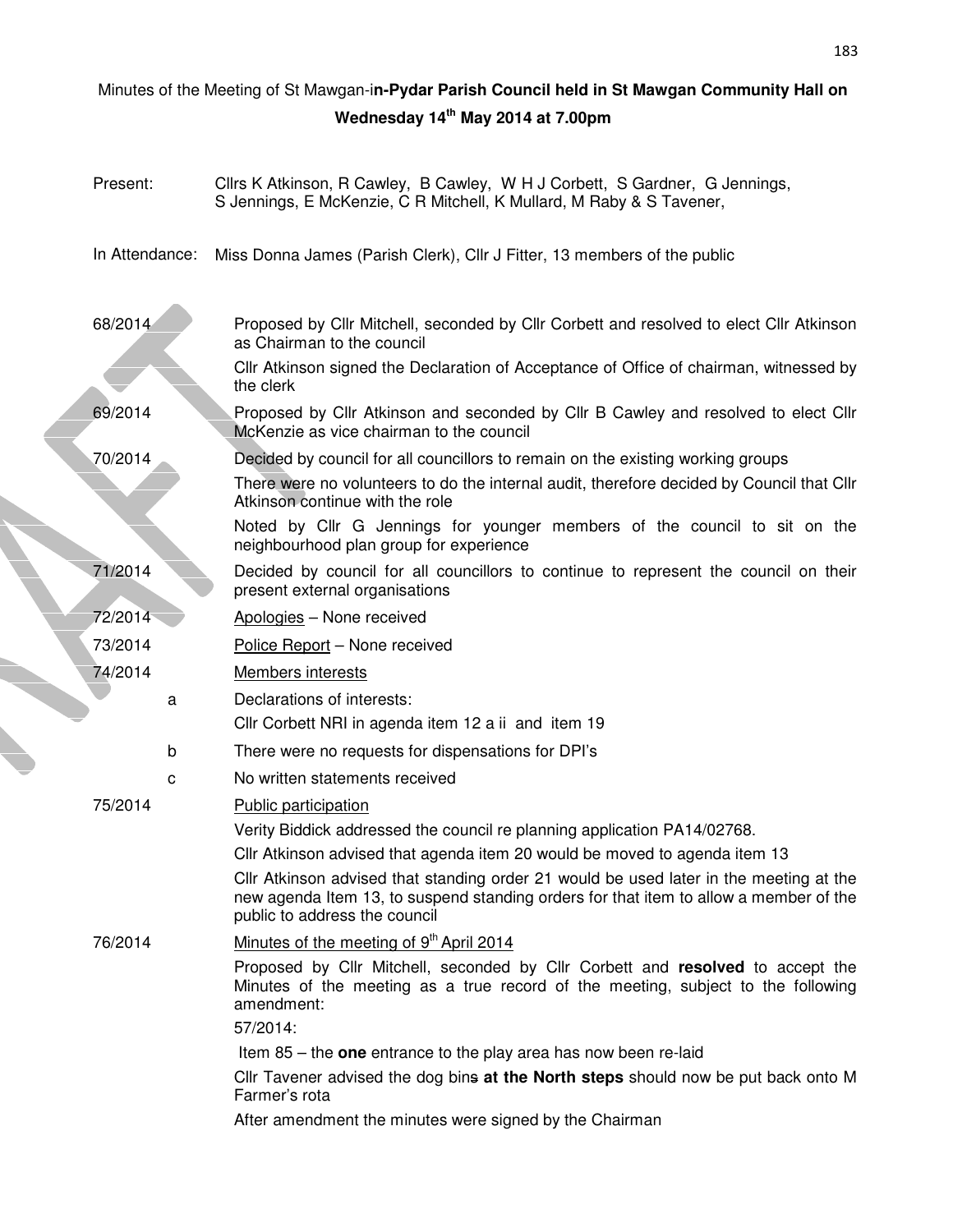77/2014 Clerks Report - The report had been circulated prior to the meeting, clerk read out the update of items dealt with from the last meeting Porth Farm – Clerk to check with CC enforcement which caravan their case involves as it is believed it is not the one requested by the council and to note that there are now 2 caravans in the field 25/13 Cllr Gardner advised this can now be removed from the clerks report Item 85 – Cllr Tavener advised that both entrances to the playground have now been re-laid – this item can be removed from the clerk's report

> Item 98 – The notice board has been fixed – the item can be removed from the clerks report

> Council resolved to request that T Michell arranges the placing of chicken-wire on the Dark Lane board-walk and the bridge at Lawrey's Mill, and to lop various overhanging branches at Dark Lane

78/2014 To receive the report from the Working Group on the St Mawgan playground equipment. To receive tenders submitted for the provision of the playground equipment and approve the purchase of the equipment:

> After lengthy discussion, proposed by Cllr Gardner, seconded by Cllr G Jennings and **resolved** to place the order with Sovereign for the provision of the new playground equipment, as per their quote and not exceeding £29602.42

# a **New applications – responses to Cornwall Council**

PA14/02170 - Odtaa Mawgan Porth - Ms Nicky Doswell - Replacement of existing west elevation flat roof on conservatory with a pitched roof using the same slates as the main roof. Construction of a new entrance porch to the property's south elevation with pitched roof using the same slates as the main roof.

Proposed by Cllr Corbett, seconded by Cllr Mitchell and **resolved no objections**

# **Cllr Corbett left the room**

ii PA14/02768 - Land At Trevarrian Barton Trevarrian - Mr C R Broom - Erection of agricultural building for fodder storage/general-purpose use

Proposed by Cllr Mitchell, seconded by Cllr Raby and **resolved no objections**

# **Cllr Corbett returned to the room**

iii PA14/02588 - Dulce Domon Trevarrian Newquay Cornwall TR8 4AQ - Mr Dan Steele

- Extension to existing loft conversion, to alter two small flat roofs into one hipped roof along with some interior alterations. To construct a new garage to the South of the house with a hipped roof

Proposed by Cllr Corbett, seconded by Cllr G Jennings and **resolved no objections**

- b Advices and decisions by Cornwall Council circulated if any
- c To discuss planning enforcement issues to refer any new issues and updates if any
- d Affordable housing update – decided by the council to add to the agenda of the next meeting to consider the responses received

80/2014 To discuss and consider St Mawgan disabled toilet and Mr Metcalf's letter:

Cllr Atkinson used standing order 21 to suspended standing orders for this agenda item to allow a member of the public to address the council on the matter of the taking over and running of the St Mawgan public toilets

Mr Middleditch asked for it to be noted on the minutes that he was addressing the council as a member of the public and not on behalf of St Columb Major Town Council for whom he was previously a councillor. Mr Middleditch offered his services for advice to the council – Cllr Atkinson thanked Mr Middleditch for his kind offer.

79/2014 Planning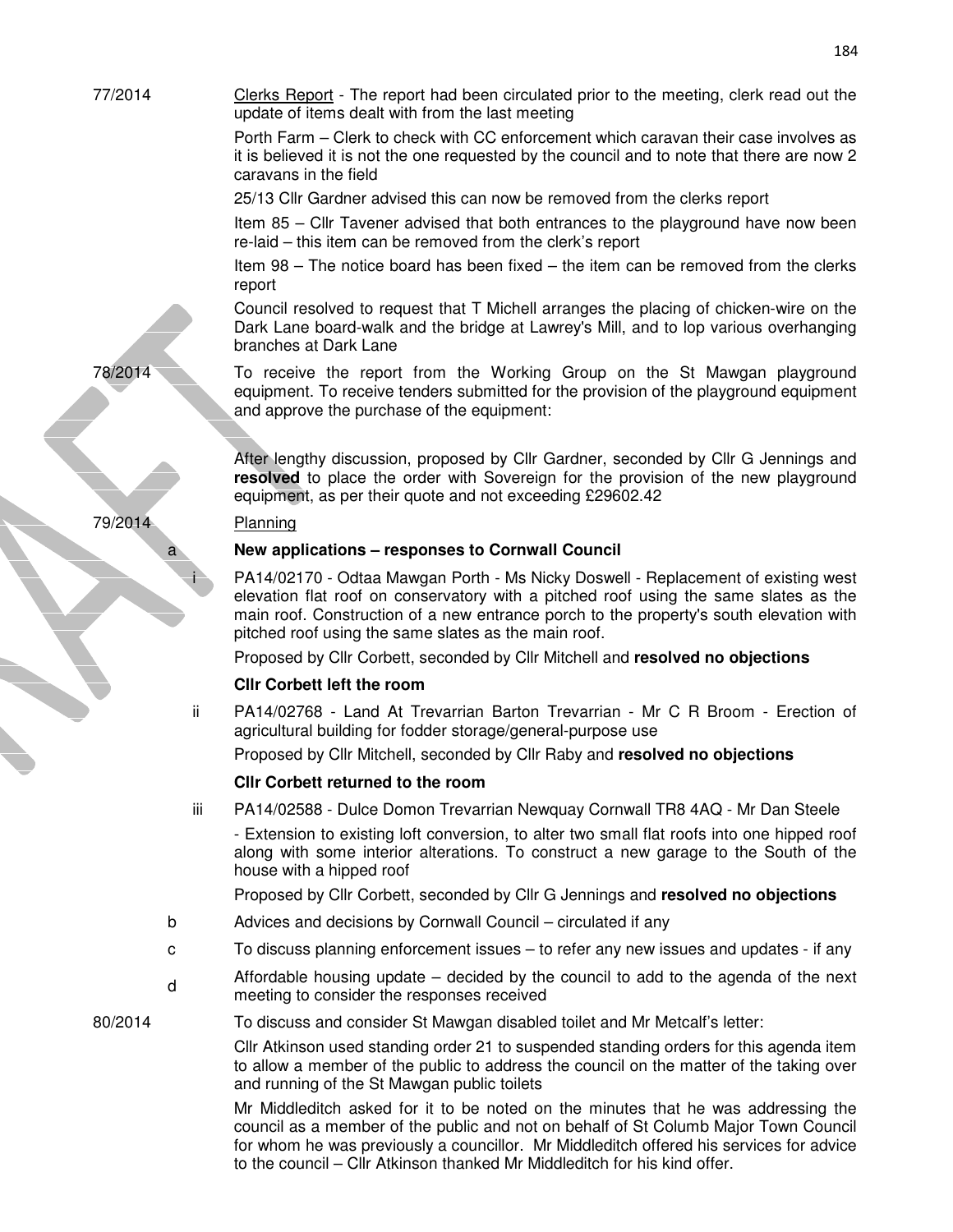|         | After lengthy discussion – proposed by Cllr Corbett, seconded by Cllr G Jennings and<br>resolved that the council are reluctant to see the toilets in St Mawgan village close and<br>that a working group of Cllrs B Cawley, G Jennings and Tavener investigates the costs<br>and requirements involved to keep the St Mawgan village toilets open.<br>Without<br>precedent to other toilets in the parish |
|---------|------------------------------------------------------------------------------------------------------------------------------------------------------------------------------------------------------------------------------------------------------------------------------------------------------------------------------------------------------------------------------------------------------------|
|         | Proposed by Cllr McKenzie, seconded by Cllr Raby and resolved to accept the offer by<br>Cllr B Cawley to clean the toilets from $1st$ June 2014 subject to the provision that the<br>council are able to add Cllr B Cawley to their insurance policy                                                                                                                                                       |
|         | Clerk to check with the insurance provider if the addition of Cllr B Cawley is possible                                                                                                                                                                                                                                                                                                                    |
| 81/2014 | To receive and approve the council's insurance policy and any associated expenditure                                                                                                                                                                                                                                                                                                                       |
|         | The council have a long term agreement until 2016 - Approved by council                                                                                                                                                                                                                                                                                                                                    |
| 82/2014 | Year End Accounts 2013/14                                                                                                                                                                                                                                                                                                                                                                                  |
| a       | To receive and adopt the unaudited accounts for the year 2013/14:                                                                                                                                                                                                                                                                                                                                          |
|         | Voted on by council, 11 for, 1 abstention, resolved to receive and adopt                                                                                                                                                                                                                                                                                                                                   |
| b       | Annual Return and Statement of accounts - to receive and approve and to complete the<br>statement of Governance:                                                                                                                                                                                                                                                                                           |
|         | The council agreed to vote on the items in the statement en bloc                                                                                                                                                                                                                                                                                                                                           |
|         | The statement was read by the clerk to the full council                                                                                                                                                                                                                                                                                                                                                    |
|         | Proposed by Cllr McKenzie, seconded by Cllr Mitchell and resolved to receive,<br>approve and complete the statement of governance.                                                                                                                                                                                                                                                                         |
|         | Voted on by the council, 11 for, 1 abstention                                                                                                                                                                                                                                                                                                                                                              |
|         | Cllr Gardner wished it noted in the minutes that he abstained from voting as he did not<br>feel he could agree with the resolution                                                                                                                                                                                                                                                                         |
| с       | To receive and consider the report from the internal auditor and any associated actions:                                                                                                                                                                                                                                                                                                                   |
|         | The council agreed to receive and consider the report from the internal auditor                                                                                                                                                                                                                                                                                                                            |
| 83/2014 | Neighbourhood Planning - The report had been circulated prior to the meeting                                                                                                                                                                                                                                                                                                                               |
| 84/2014 | Clerk - offer of office and annual leave                                                                                                                                                                                                                                                                                                                                                                   |
| a       | To formally appoint Miss Donna James as the new clerk to the council:                                                                                                                                                                                                                                                                                                                                      |
|         | Proposed by Cllr Atkinson, seconded by Cllr Corbett and resolved to appoint Miss<br>Donna James as the clerk and responsible finance officer to the council                                                                                                                                                                                                                                                |
| b       | To discuss provision of cover or additional hours payment to the Clerk for the Clerks<br>annual leave $-10^{th}$ July 2014 to 28 <sup>th</sup> July 2014:                                                                                                                                                                                                                                                  |
|         | Proposed by Cllr Mitchell, seconded by Cllr Corbett and resolved to agree to pay the<br>clerk for additional hours worked after holiday is taken, hours to be recorded by the<br>clerk                                                                                                                                                                                                                     |
| 85/2014 | Working groups:                                                                                                                                                                                                                                                                                                                                                                                            |
| a       | <b>Beach and environment</b>                                                                                                                                                                                                                                                                                                                                                                               |
| Ť       | Working Group report - none received                                                                                                                                                                                                                                                                                                                                                                       |
| ii.     | To discuss Mrs Grayson's email in respect of a donation of a new bench for Mawgan<br>Porth beach in memory of her late parents:                                                                                                                                                                                                                                                                            |
|         | Clerk to contact Mrs Grayson and advise her that the council still have the original<br>bench which has been repaired but that there is a requirement for a second bench,<br>should her family wish to donate for the second bench                                                                                                                                                                         |
| iii.    | To receive and consider quotes for the replacement notice board at Mawgan Porth:                                                                                                                                                                                                                                                                                                                           |
|         | This item has now been superseded as the notice board has now been fixed by Cllr<br>Corbett and Kevin Snell – the council wish to thank them for their work                                                                                                                                                                                                                                                |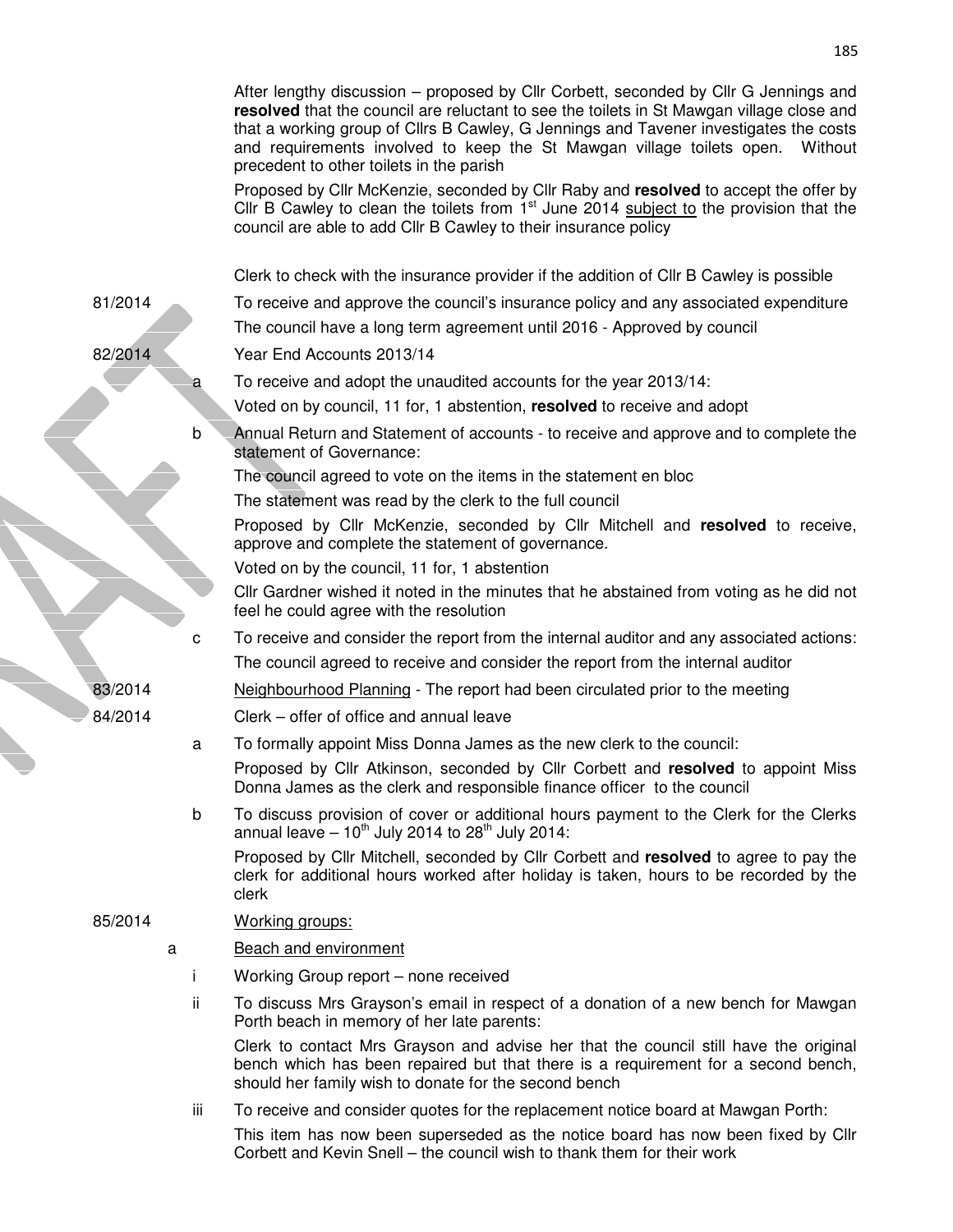| iv      | To confirm purchase of the replacement bin for Mawgan Porth:                                                                                                                                                                                                          |          |
|---------|-----------------------------------------------------------------------------------------------------------------------------------------------------------------------------------------------------------------------------------------------------------------------|----------|
|         | Proposed by Cllr Corbett, seconded by Cllr Tavener and resolved to confirm the<br>purchase of the replacement bin for the quoted price of £524.14 + VAT                                                                                                               |          |
| b       | Amenities                                                                                                                                                                                                                                                             |          |
|         | Working Group report: Circulated prior to meeting                                                                                                                                                                                                                     |          |
| с       | <b>Transport and Rights of Way</b>                                                                                                                                                                                                                                    |          |
|         | <b>Working Group report</b>                                                                                                                                                                                                                                           |          |
|         | CIIr R Cawley advised Mr Hawkey had suggested the removal of the stile in Dark Lane<br>as it is in a state of disrepair. Clerk to contact Mr Hawkey to check ownership of the<br>land and confirm permission for the council to appoint T Michell to remove the stile |          |
|         | Clerk to contact Cormac to ask for them to formally advise the council re their removal<br>of the councils bus shelter at Mawgan Porth                                                                                                                                |          |
|         | Cllr Mitchell advised that a large plant had been planted on the verge at Carloggas,<br>land owned by the council, but without the permission of the council                                                                                                          |          |
| ii.     | To discuss the parking issues at Carloggas:                                                                                                                                                                                                                           |          |
|         | Clerk to contact PC Lenton to advise that the parking at Carloggas (near the new<br>housing at Pen y Morfa) is dangerous and causing an obstruction                                                                                                                   |          |
| iίi     | To advise the levelling of the path leading to the North Steps has been completed by<br>Mr P Parkinson:                                                                                                                                                               |          |
|         | The council wish to formally thank Mr Peter Parkinson for the work levelling the path                                                                                                                                                                                 |          |
| 86/2014 | Reports - to receive reports from meetings                                                                                                                                                                                                                            |          |
|         | Circulated prior to meeting                                                                                                                                                                                                                                           |          |
|         | <b>Clir Corbett left the room</b>                                                                                                                                                                                                                                     |          |
| 87/2014 | <b>Accounts</b>                                                                                                                                                                                                                                                       |          |
|         |                                                                                                                                                                                                                                                                       |          |
|         | Proposed by Cllr Mitchell, seconded by Cllr McKenzie and resolved by the council that<br>accounts totalling £3056.44 listed below, were approved for payment and duly signed.                                                                                         |          |
|         | T Michell - Maintenance April 2014                                                                                                                                                                                                                                    | £ 809.52 |
|         | D James - Salary & Expenses April 2014                                                                                                                                                                                                                                | £ 628.49 |
|         | HMRC - PAYE Tax & NI                                                                                                                                                                                                                                                  | £ 100.40 |
|         | Ken Abraham (South and West Internal Audit) - Internal Audit                                                                                                                                                                                                          | £ 200.00 |
|         | William Corbett - Reimbursement for repairs to mower & notice board                                                                                                                                                                                                   | £ 367.88 |
|         | Playsafety Ltd - Annual Playgroup Inspection                                                                                                                                                                                                                          | £ 78.00  |
|         | Zurich Insurance - Annual Insurance Policy                                                                                                                                                                                                                            | £872.15  |
|         | Total                                                                                                                                                                                                                                                                 | £3056.44 |
|         | <b>Clir Corbett returned to the room</b>                                                                                                                                                                                                                              |          |
| 88/2014 | Correspondence for information: All circulated prior to meeting                                                                                                                                                                                                       |          |
|         | Clerk to write to May Gurney and South West Water to formally thank them for the<br>timely conclusion of the water works done throughout the parish which was done with<br>little disruption                                                                          |          |